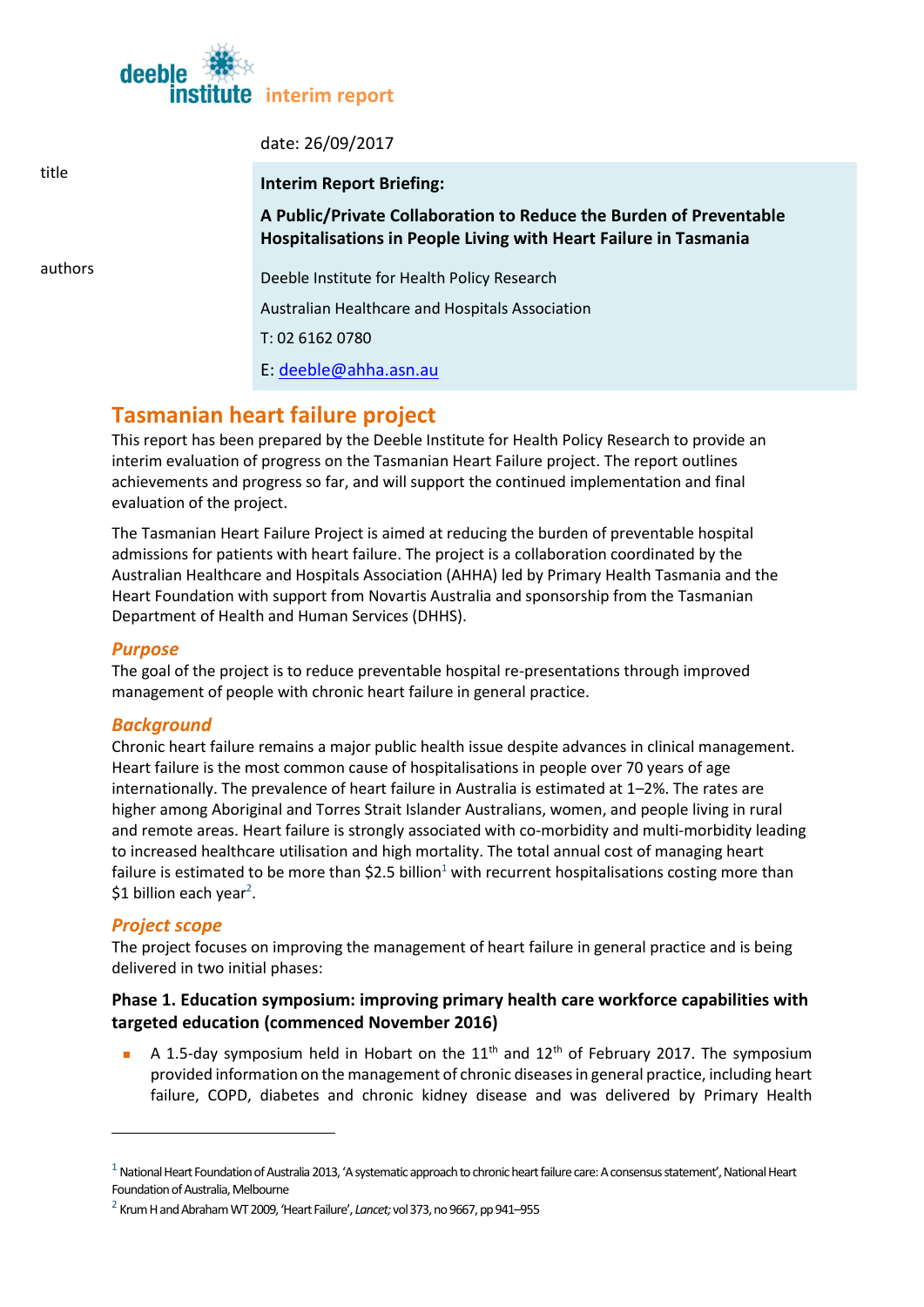

Tasmania, in collaboration with the Heart Foundation Tasmanian using a combination of plenary and practical break out sessions. The symposium was available to general practitioners and practice nurses across Tasmania.

# **Phase 2. General practice collaborative: targeted education and support for general practices to improve the management of patients with heart failure (also described as Heart Failure Collaborative; commenced February 2017)**

- providing education and support to targeted practices located in communities identified as having a high rate of potentially preventable hospitalisations due to heart failure, to assist in identifying patient cohorts who would benefit from support and management;
- engaging general practitioners from targeted practices to undertake file audits with independent review and feedback on existing practice;
- engagement and support with targeted practices to use quality improvement methodology, 'plan, do, study act' (PDSA) to monitor and continue to improve care delivery;
- **n** improving linkages with acute care services to support the transfer of care for people moving between acute and primary care through improved utilisation of the Tasmanian HealthPathways and shared transfers of care.

There are 12 general practices in the target area for this project:

- Glenorchy/Claremont/Berridale/Chigwell/Bridgewater/Gagebrook (2–3 practices);
- Sorell/Richmond/Dodges Ferry/Lewisham (3 practices);
- New Norfolk (2 practices).

The second round of target areas will be engaged from July 2017 and will include Huon Valley, Kingborough and New Town.

# **Progress at 30th June 2017**

### *Outcomes from the symposium*

The state-wide chronic conditions symposium provided education around contemporary evidence based guidelines and treatment pathways for Heart Failure, COPD, Diabetes and Chronic Kidney Disease. There were approximately 60 attendees at the symposium.

A particular focus of the education was around the early recognition of deterioration and improving responsiveness including:

- **understanding echo-reports;**
- maximal medications titrations;
- co-morbidities;
- **n** end-of-life care;
- **health literacy;**
- **discussions with allied health professionals e.g. pharmacists around improved engagement with** general practice;
- **Promotion of the low literacy Heart Foundation Victoria resource booklet for consumers.**

There was a significant improvement in attendees' self reported knowledge across all four topic areas heart failure, chronic obstructive pulmonary disease, diabetes and chronic kidney disease postsymposium. Nurse practitioners welcomed the opportunity to engage and 'action plan' with their colleagues and also commented on the opportunity to clarify existing services to improve the care they deliver. In a similar way general practitioners also indicated that they benefited from increased familiarity and confidence accessing resources including HealthPathways for the management of patients with heart failure.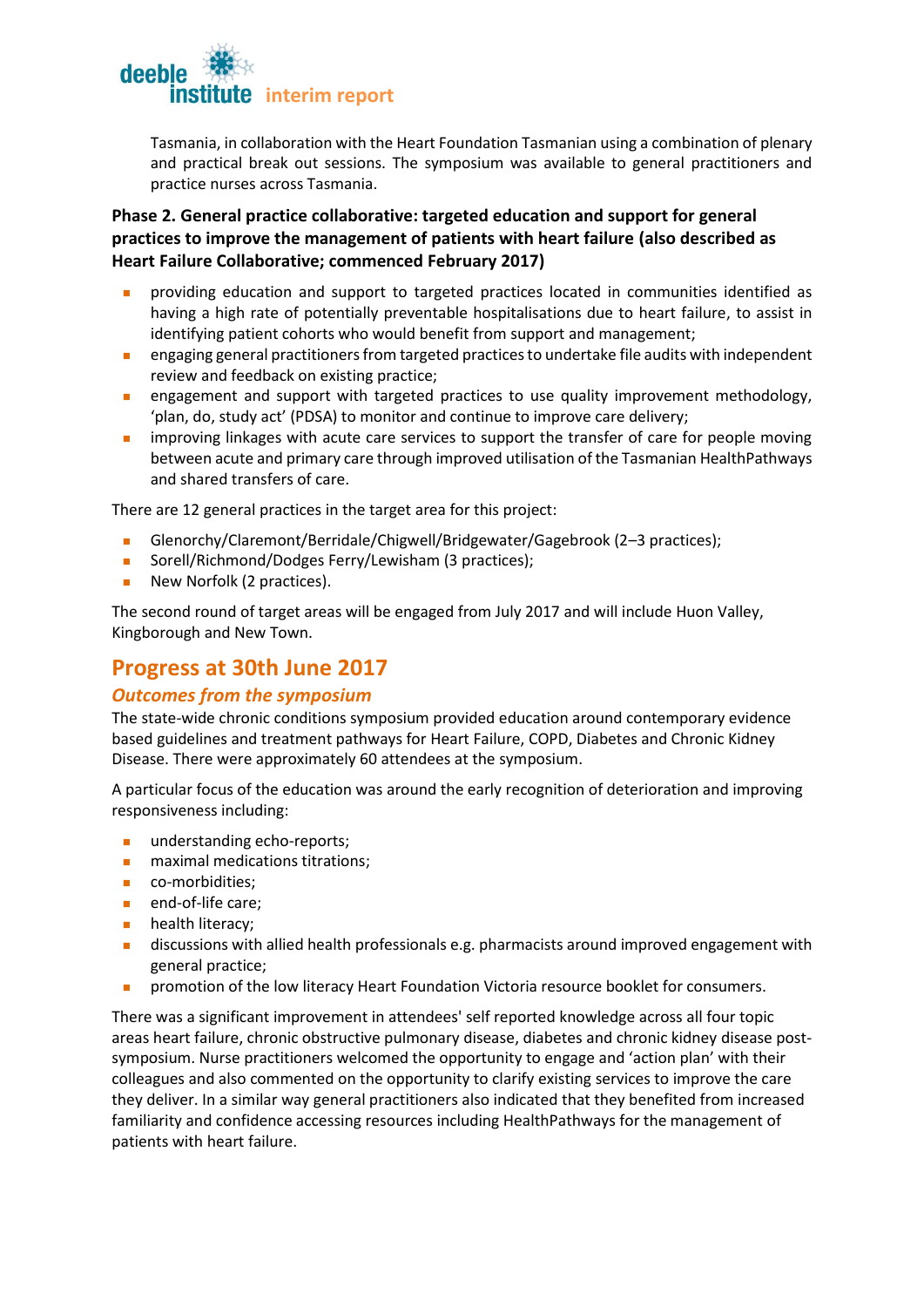

#### *Practices recruited*

Three practices across the identified regions have enrolled (Derwent Valley Medical Centre, Sorell and Lindisfarne) with 11 general practitioners between the sites. The initial patient file audit utilising the tool has been completed in Derwent Valley Medical Centre (11) and Sorell Family Practice (7). As noted above, a revised audit tool is being rolled out in Lindisfarne. The second round of practices will be recruited in June/July.

#### *Learning needs identified*

Early insights from the project team identified: lower than anticipated understanding and interpreting of echocardiogram reports, and an inability to search for patients who have had an echocardiogram in practice software (PenCAT).

Health care providers in primary practice frequently describe current echocardiogram reports as being inadequate in providing information that is interpretative and that easily guides disease management by general practitioners. This concern highlights that not only could the reports be improved to provide clearer results and guidance, but also the skills of primary care clinicians could be enhanced to improve interpretation of echocardiogram reports.

While disease and treatment escalation in primary care has not been comprehensively examined, it has been identified as a potential factor in patient deterioration and hospital representation. Recognition of deterioration and escalation of management, including appropriate titration of diuretics and other medications at disease onset and on disease progression can be challenging.

Three other areas requiring further consideration include:

- practice nurse engagement with this patient cohort is limited and patients tend to only see the general practitioner (despite evidence related to the benefits of increased monitoring of this cohort);
- **n** information about iron studies for patients with heart failure and the beneficial effects of long term intravenous iron therapy;
- variable practice in recording respiration rates identified during early review of the audit data. While the audit tool was amended to reflect this variation, the perceived value of this measure may warrant further investigation.

Data from patient file audits is currently being collated and will then be presented back to practices and will inform discussion of learning and education needs with participating practices. Dr Laura Edwards is facilitating these sessions and will report back the findings from the audits to the working group.

An early recommendation from Phase One is the addition of an echo search function in the PenCAT patient file survey.

#### *Targeted education sessions*

Public health physicians from Primary Health Tasmania have completed an introductory session with each practice. This discussion included background to the purpose of the Heart Failure Project and the potentially preventable hospitalisations for heart failure patients in the region. Education also included information about the local health profile, Collaborative—Model for Improvement, PDSA cycles and the clinical audit tool (patient data form).

Practice visits have been undertaken by the Clinical Engagement Coordinator at Heart Foundation Tasmania and the Nurse Practitioner Chronic Cardiac Care Coordinator Cardiac Rehabilitation Service at Tasmanian Health Service (Royal Hobart Hospital) with a third round of visits to be scheduled for July 2017. These visits have recognised the importance of clinical champions within the practice environment to achieve broader engagement.

The project officers are continuing to support general practitioner desktop access and familiarisation with the Tasmanian HealthPathways.